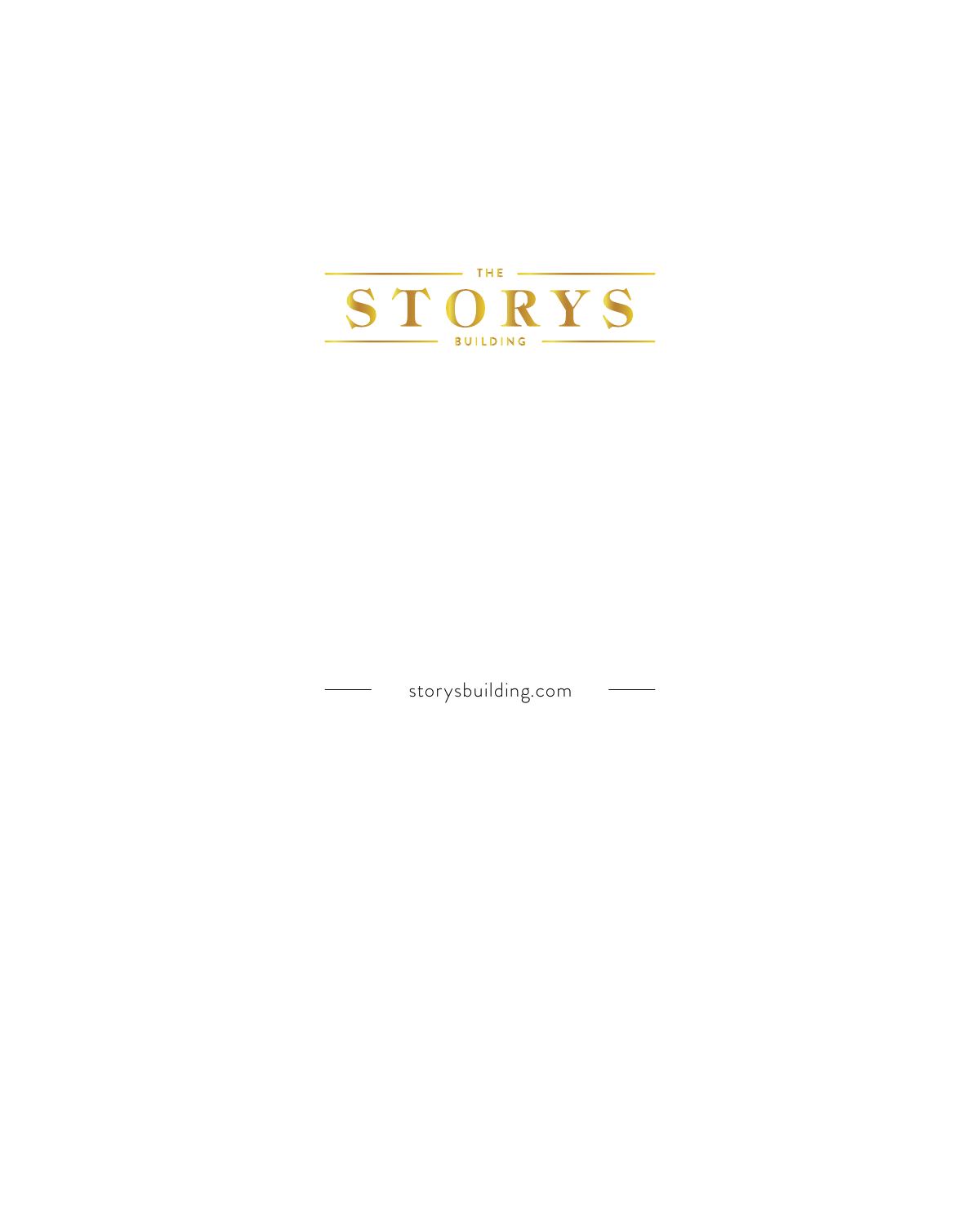# PRIX FIXE

# \$68

#### 1ST COURSE Choice Of

# BIBB LETTUCE AND CUCUMBER SALAD

Sheep Milk Ricotta + Avocado + Green Apple + Pecan

# ASPARAGUS AND SWEET PEA SOUP

House Sourdough + Parmesan

# RED BEET AND HEIRLOOM CARROT

House Yogurt + Marche

#### 2ND COURSE Choice Of

#### DRY AGED RIB EYE

Porcini Bone Marrow + Pave + Garlic Broccoli + Jus

#### EUROPEAN SEA BASS

Orange Anise Beurre Blanc + Braised Endive + Mini Herbed Potatoes

# SPINACH GNOCCHI

Rapini Pesto

# 3RD COURSE Choice Of

#### ESPRESSO POT DE CRÈME

Maple Candy + Short Bread

# DARK CHOCOLATE CAKE (G/F)

Sweet Pastry + Tuile

\*Optional - Client can offer guests a choice of 2 mains plus a vegetarian option at an additional cost of \$8/guest. Menu selections and numbers must be given to the venue 10 business days prior to the event.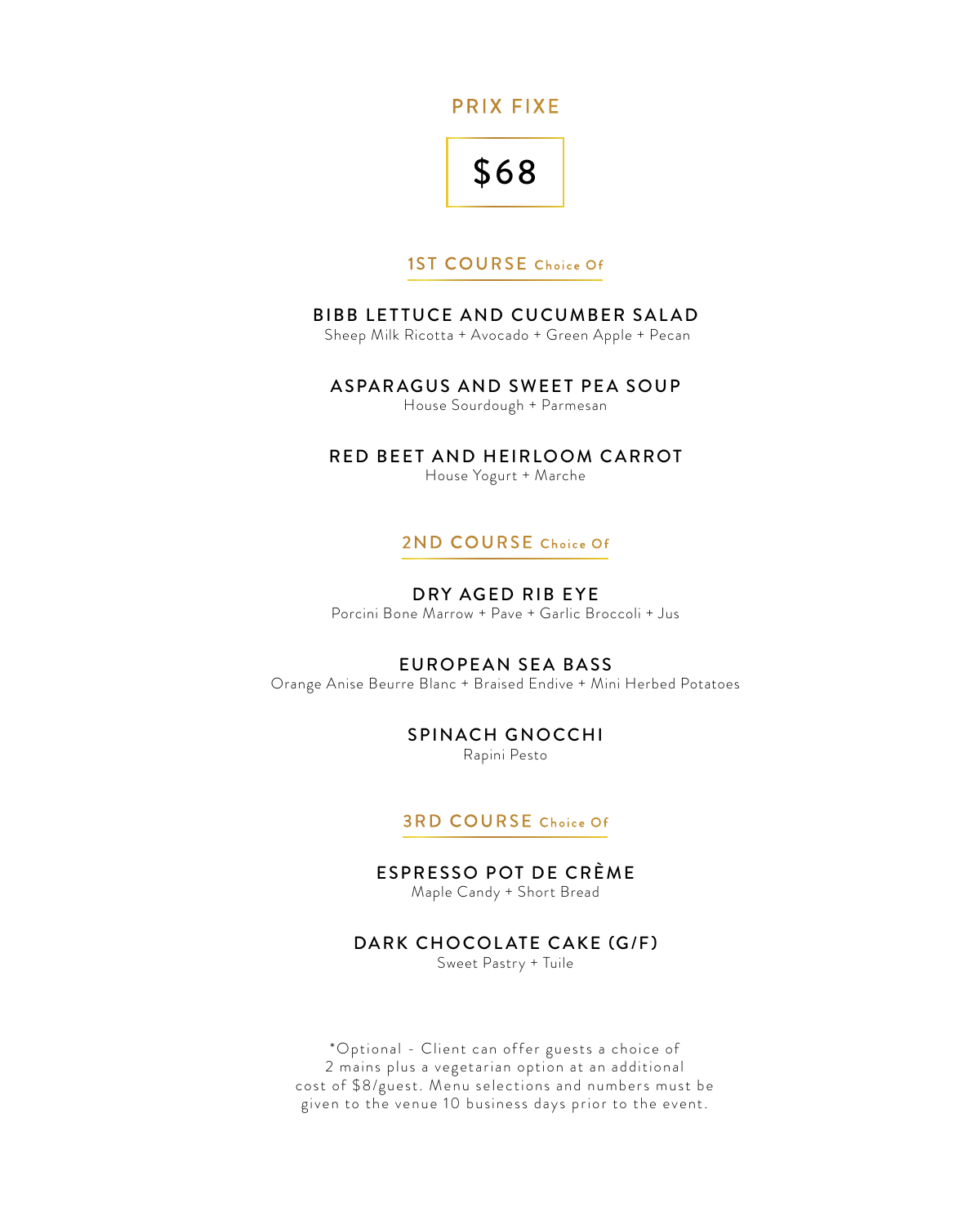# \$78

#### 1ST COURSE Choice Of

# ORGANIC SPINACH AND CARROT SALAD

Basil Dressing + Spring Peas + Mixed Herbs

#### SUMMER GREEN SOUP

Sourdough Garlic Gremolata

#### TOMATO AND POMEGRANATE SALAD

Buffalo Mozzarella + Basil Cress + Vin Cotto + Olives

#### 2ND COURSE Choice Of

#### WHOLE ROASTED HERITAGE CHICKEN

Herbed Mini Potatoes + Celery Root Puree

#### **MARINATED BLACK COD**

Charred Leek + Black Garlic + Preserved Lemon Sauce

#### WILD MUSHROOM AND LEEK RISOTTO Leek Hay

# 3RD COURSE Choice Of

# PISTACHIO AND RASPBERRY TART

Rose Water Pastry Cream

#### HAZELNUT MOUSSE

Salted Caramel + Mascarpone + Sweet Pastry

\*Optional - Client can offer guests a choice of 2 mains plus a vegetarian option at an additional cost of \$8/guest. Menu selections and numbers must be given to the venue 10 business days prior to the event.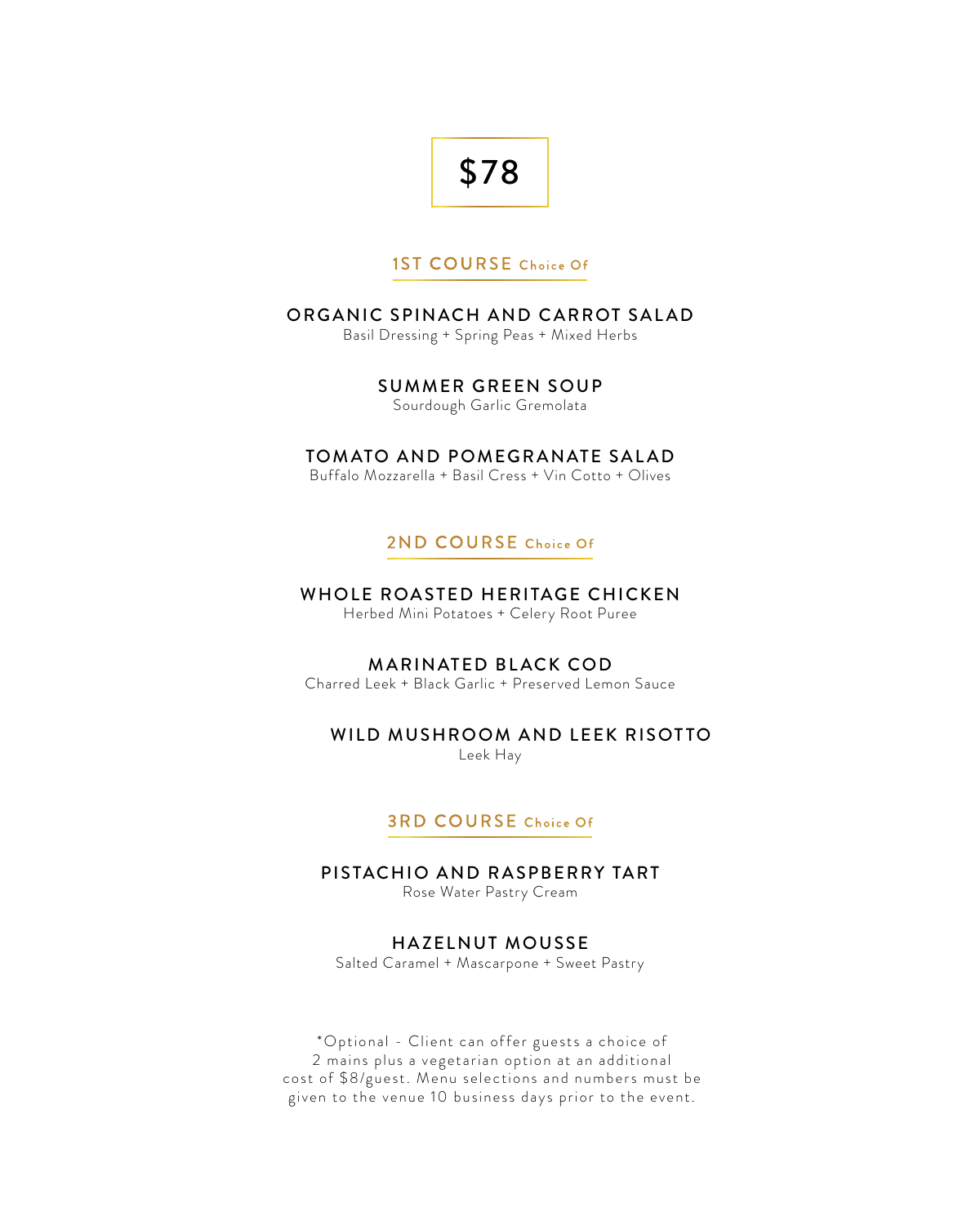\$88

#### 1ST COURSE Choice Of

### CAULIFLOWER VICHYSSOISE

Lobster Tail + Tempura Corn

#### ITALIAN PEAR SALAD

Shaved Fennel + Arugula + Endive + Aged Balsamic

#### RADICCHIO AND GREEN OAK SALAD

Pickled Grapes + Halloumi + Shaved Fennel + Orange + Green Oak

#### 2ND COURSE Choice Of

#### PROVIMI VEAL TENDERLOIN

Sauce Bordelaise + Ricotta Gnocchi + Chanterelle Mushroom

#### CHINOOK SALMON

Garlic Broccoli + Pine Nuts + Lemon

#### US PRIME STRIPLOIN

Caramelized Cipollini + Black Truffle Foam + Ceylon Green Peppercorn + Rosemary Scented Potatoes

### CAULIFLOWER 'RICE' BIRYANI

Cashews + Sour Cherry + Cinnamon (Vegan)

### 3RD COURSE Choice Of

#### DATE PUDDING

Banana Ice Cream + Opaline Caramel

# DARK CHOCOLATE CAKE

Feuilletine + Pastry Cream + Tuile

\*Optional - Client can offer guests a choice of 2 mains plus a vegetarian option at an additional cost of \$8/guest. Menu selections and numbers must be given to the venue 10 business days prior to the event.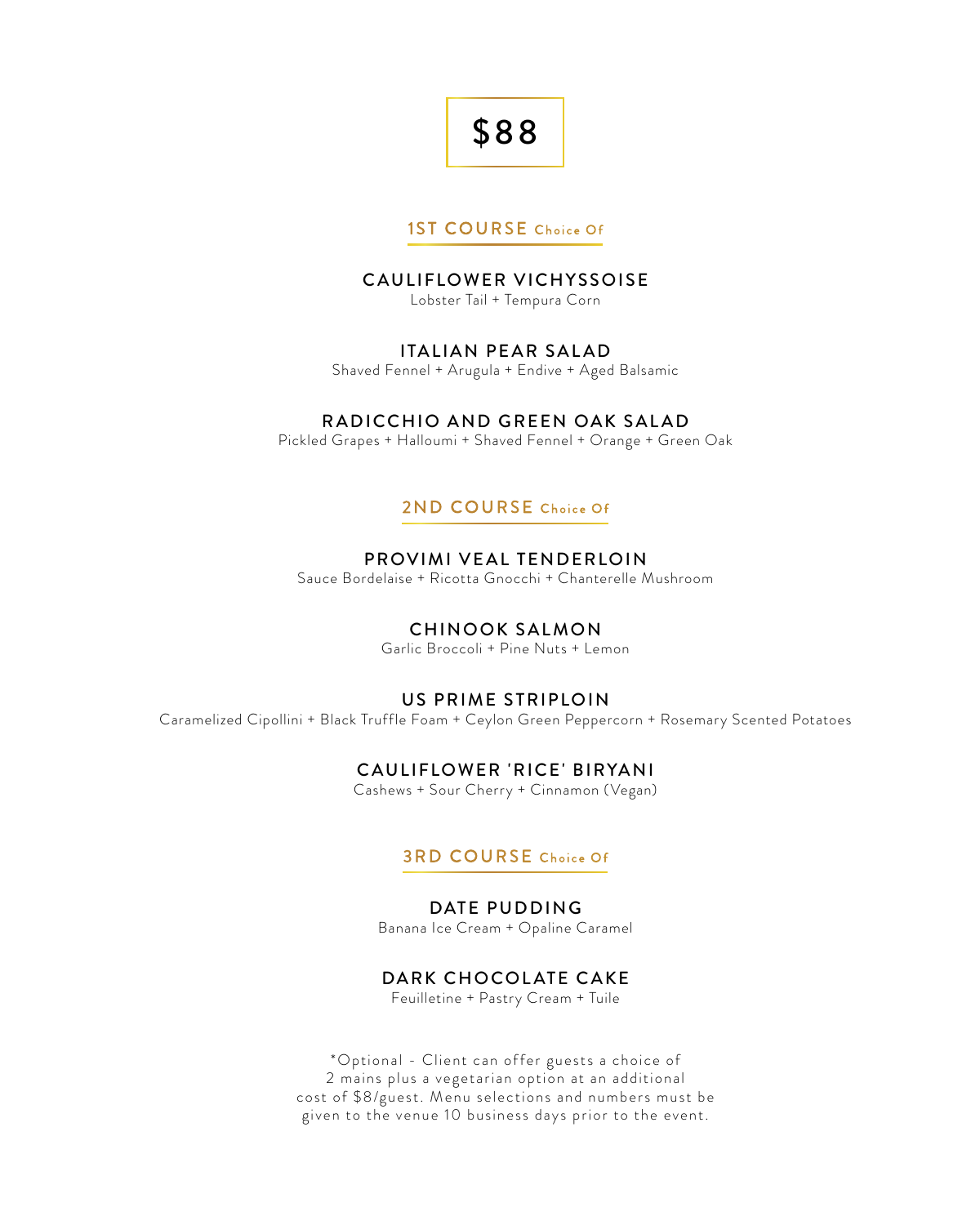# CANAPÉS



#### OXTAIL EMPANADA

Guindilla Pepper + Manchego + Romesco

#### BONELESS CHICKEN WING

Black Vinegar Caramel + Sesame

#### STORYS BURGER

Smoked Cheddar + Cucumber + Dill Aioli

#### FALAFEL

Mint Chutney + Air Bread + Toum

CRAB FRITTER Dill Aioli + Gulf Shrimp + Ginger

CHICKEN TIKKA Raita + Buttermilk + Preserved Lemon

BIKINI SANDWICH Provolone + Truffle + Salsa Brava

SAFFRON ARANCINI Mozzarella + Smoked Tomato

#### MAC & CHEESE BEIGNET

House Made Red Pepper Ketchup

# PROSCIUTTO & LEEK CROQUETTE

Lemon Aioli

#### MUSHROOM PIDE

Shimeji + King Oyster + Salsa Verde + Pecorino

#### CROQUETAS DE POLLO

Chicken Croquette + Truffle Aioli

#### BACON WRAPPED DATES

Manchego + Guindilla + Sherry Reduction

# BRIK PASTRY SPRING ROLL

Mushrooms + Truffle + Goat Cheese

# MISO TEMPURA SHRIMP

Siracha Aioli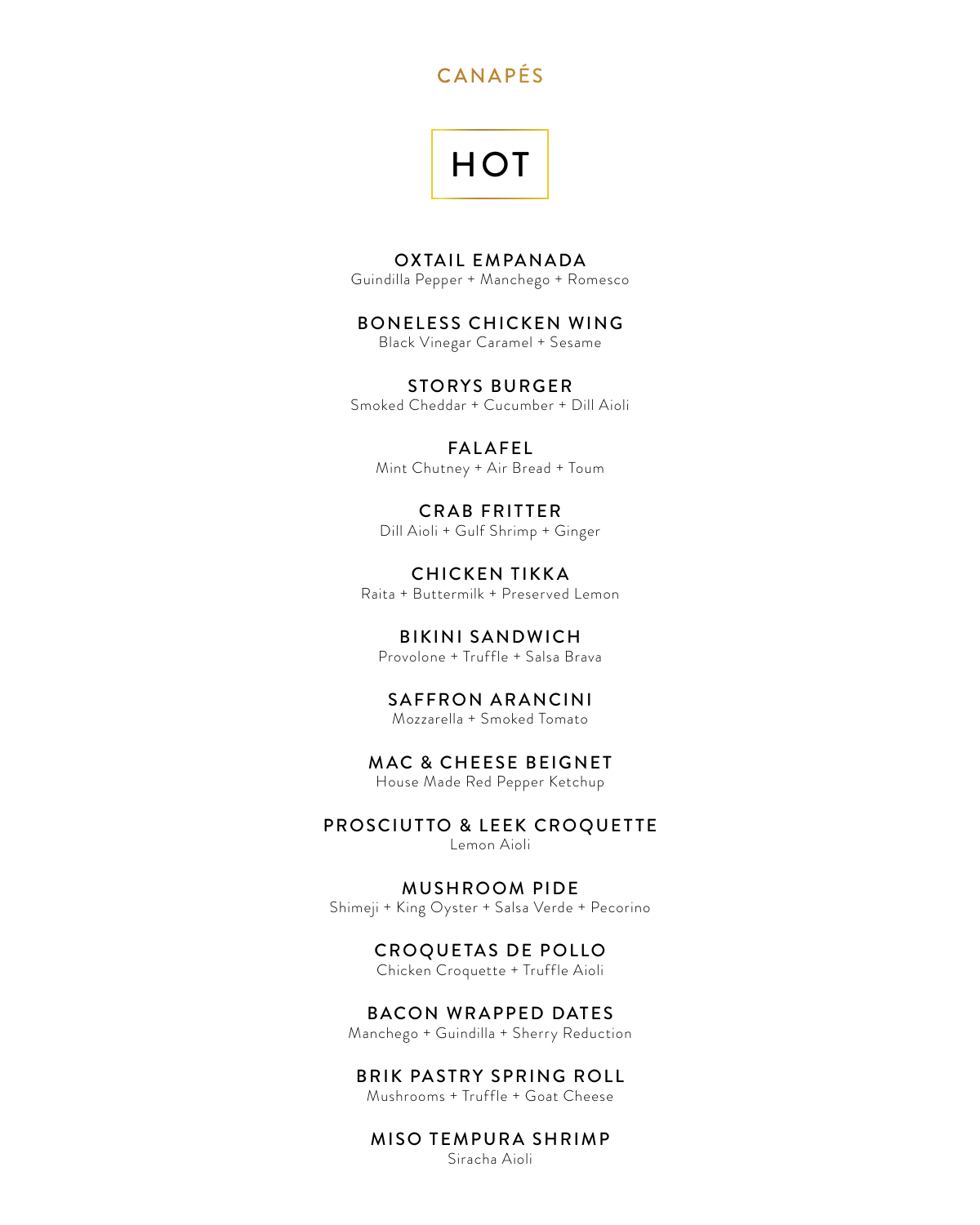# COLD

PAN TOMATE Ontario Tomatoes + Manchego + Sourdough

FRESH SHUCKED OYSTER Pickle Brine + Horseradish

> LOBSTER ROLL Avocado + Lemon Aioli

CORN TACO Frijoles Negros + Avocado + Crema

SUSHI PIZZA Tuna + Wasabi + Ginger+ Pickled Daikon

PHILLY CHEESE STEAK

Air Bread + Parmigiano Reggiano

SALMON TARTARE Rice Puffs + Kewpie Mayo + Chives + Furikake

> STEAK TARTARE Taro Crisp + Aioli

CHAAT (VEG) Avocado + Lemon Aioli

CORN TACO Yogurt + Mint + Vermicelli + Puffed Rice + Chickpeas

> NORI CONE Tuna Tartare + Spicy Aioli

FRESH VERMICELLI ROLL

Pandan Leaf + Lemongrass Shrimp

# DESSERT

JALAPEÑO POPSICLE

Corn Crunch + Lime

**CHURROS** 

Dulce De Leche + Cinnamon Sugar

# MINI ICE CREAM CONES

Dark Chocolate + Strawberry

# DONUT HOLE

Nutella Cream + Lemon Curd

# CHEESECAKE LOLLIPOP

White Chocolate + Salted Caramel

ICE CREAM COOKIE

Chocolate Chip + Vanilla Bean Gelato

# FRIED MINI APPLE PIE

Salted Caramel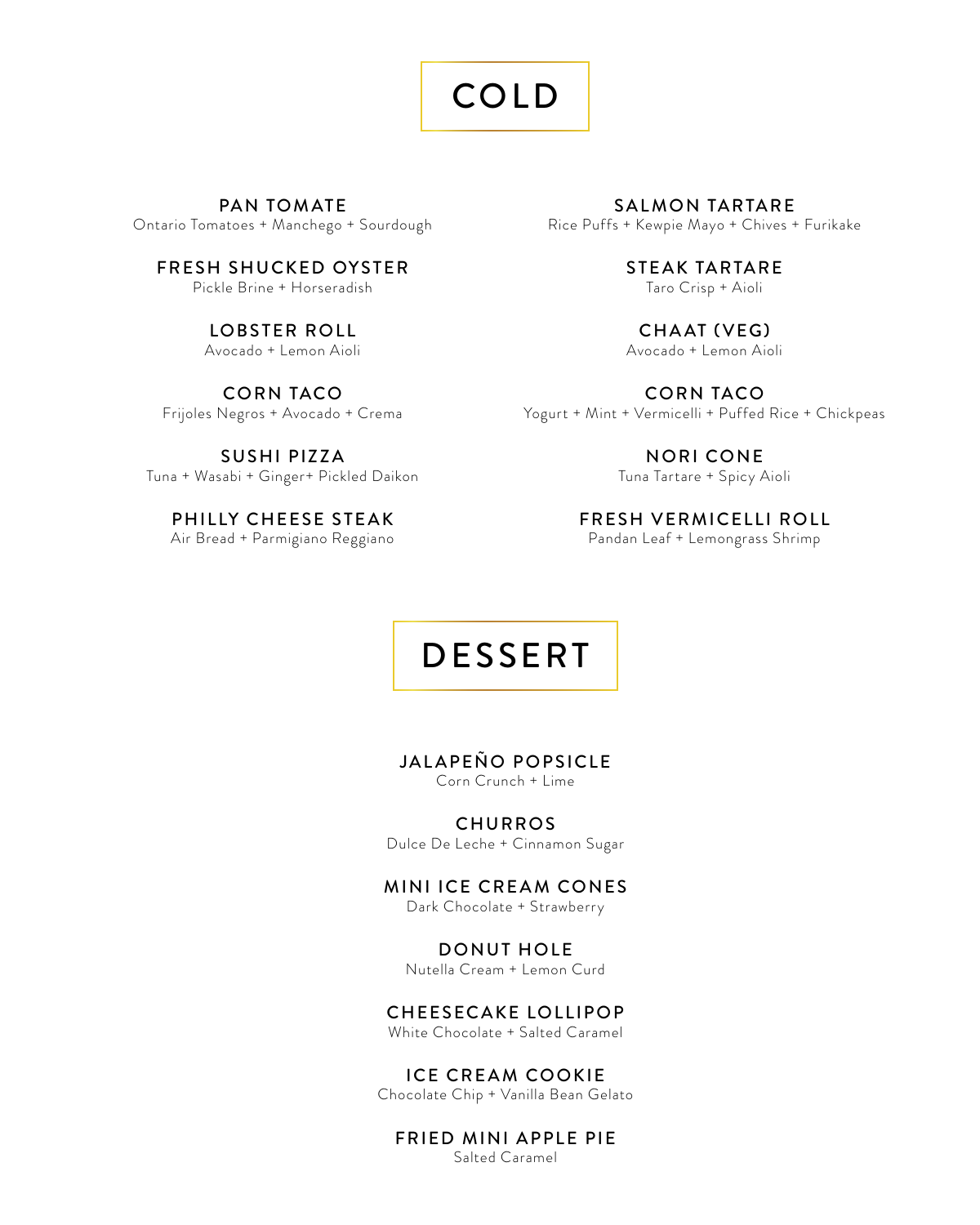# FOOD STATIONS

#### ANTIPASTO TASTING STATION (\$18)

#### **PIZZETTE**

Salumi + Buffalo Mozzarella

#### BRUSCHETTA

Fresh Heirloom Tomatoes + Vincotto + Fresh Basil

**GRISSINI** Parma Prosciutto + Parmigiano Reggiano + Paprika

ARTICHOKE GENOVESE Pine Nut Pesto + Lemon + Aged Balsamic

EGGPLANT CAPONATA House Focaccia + Salsa Verde

CERIGNOLA OLIVES Preserved Lemon + Pepperoncini

#### $SLOW BRA$   $SED$   $LAMB$   $(S22)$

ONTARIO LAMB SHOULDER House Flat breads + sauces + Condiments + Pickles

#### HONGKONG NOODLE STATION (\$15)

BBQ PORK AND SHRIMP Egg Noodle + Scallion + Seaweed + Soy Egg

# BLACK PEPPER BOK CHOY (V)

Egg Noodle + Scallion + Seaweed + Soy Egg

#### OYSTER BAR  $(85)$

# DOMESTIC AND IMPORTED OYSTERS

House Hot Sauce + Apple Mignonette + Fresh Horseradish

#### PRIME RIB CARVING STATION (\$20)

ONTARIO RIB EYE Fresh Horseradish + Au Jus + House Baked Buns + Pickles + Mustards

#### SOUTH INDIAN CURRIES (\$15)

CHICKEN CURRY Saffron Rice Pilaf + Cucumber and Yogurt + Roti

#### EGGPLANT VINDALOO (V)

Steamed Couscous + Cucumber and Yogurt + Roti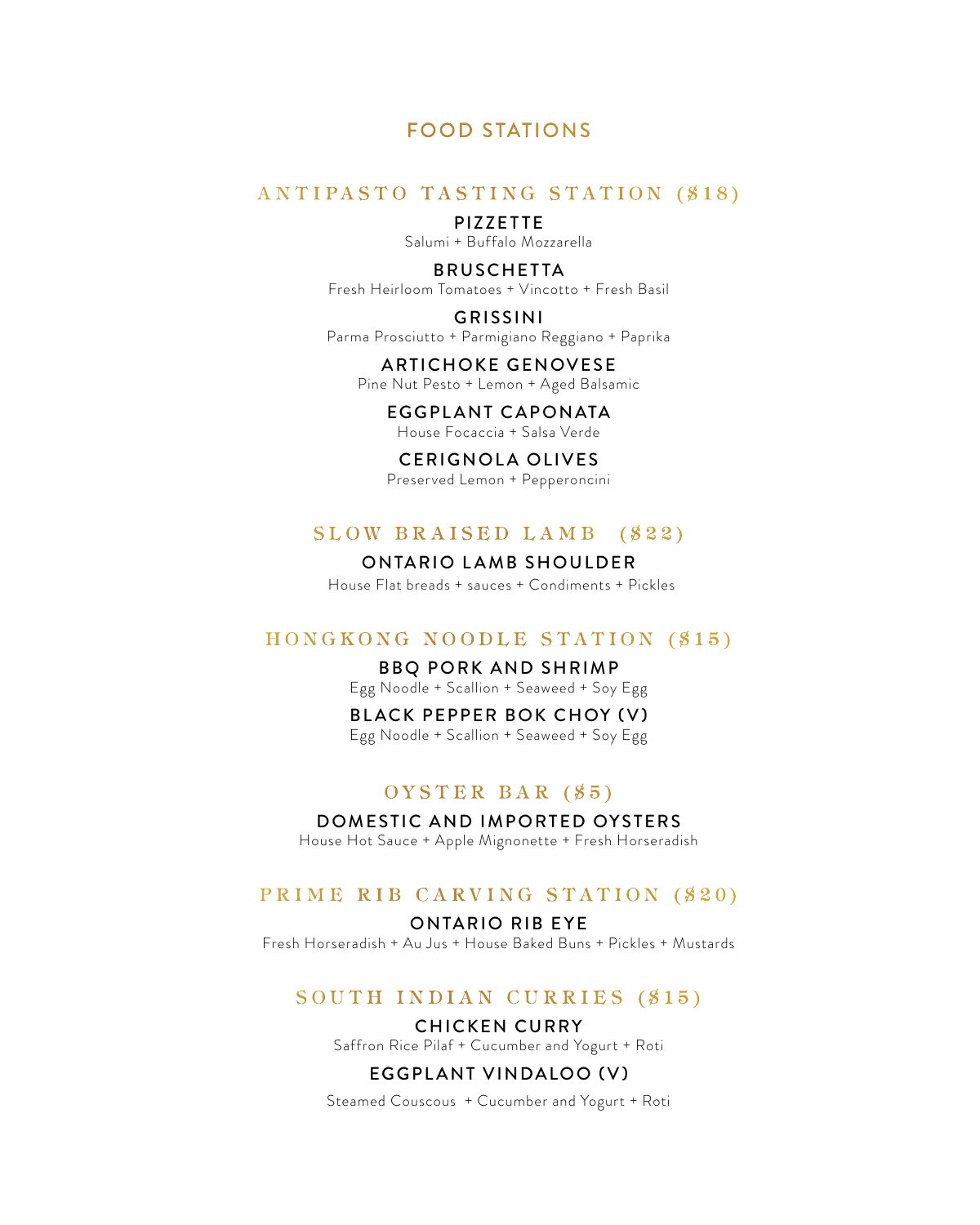#### $SLIDERS AND FRIES (818)$

#### CHUCK AND BRISKET SLIDER

Brioche + Harissa + Espresso Ketchup

#### HALLOUMI AND EGGPLANT (V)

Brioche + Tahini Sauce + Zaatar

#### HADDOCK AND CAPER MAYO

Brioche + Slaw

#### CHEESE STATION (\$22)

#### SELECTION OF LOCAL AND IMPORTED CHEESES

House Made Flat Bread + Lavash Crackers + Quince Paste + Home Made Grissini

# TACO STATION (\$15)

FISH TACO Lime Crema + Cilantro + Cabbage Jicama Slaw

# PULLED PORK TACO

Chipotle + Tomatillo Salsa + Ancho Dressing + Jicama Slaw

# VEGGIE TACO

Crispy Tofu + Tomato Salsa + Avocado Lime Crema + Slaw

# MINI BAHN MI STATION (\$16)

# DUCK CONFIT

Pickled Slaw + Corriander

#### CRISPY CALAMARI Pickled Slaw + Corriander

PORK BELLY Pickled Slaw + Corriander

# POUTINE  $(812)$

HAND CUT FRIES Miso Gravy + Cheese Curds + Scallion + Kimchi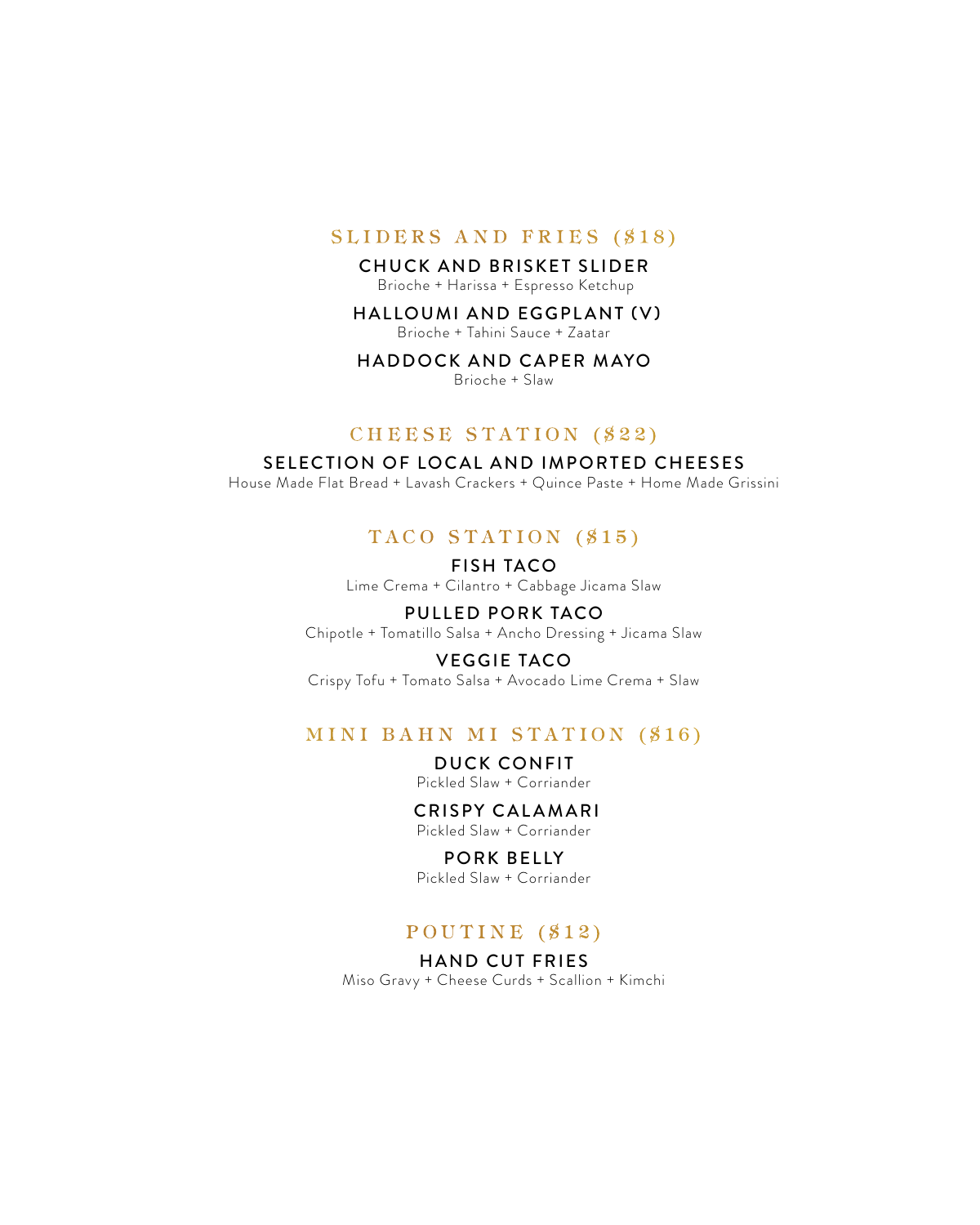# LATE NIGHT FOOD STATIONS

#### SLIDERS AND FRIES (\$15)

CHUCK AND BRISKET SLIDER Brioche + Harissa + Espresso Ketchup

# HALLOUMI AND EGGPLANT

Brioche + Tahini Sauce + Za'atar

# FRIED CHICKEN AND CORN BREAD (\$14)

LEMON BRINED CHICKEN Purple Slaw + Green Shoug

BUFFALO CAULIFLOWER Toum + Zaatar + Red Pickle

# SMOKED POUTINE (\$12)

BRISKET

Mozzarella Curd + Beef Gravy + Crispy Shallots

KIMICHI

Mozzarella Curd + Miso Gravy + Scallion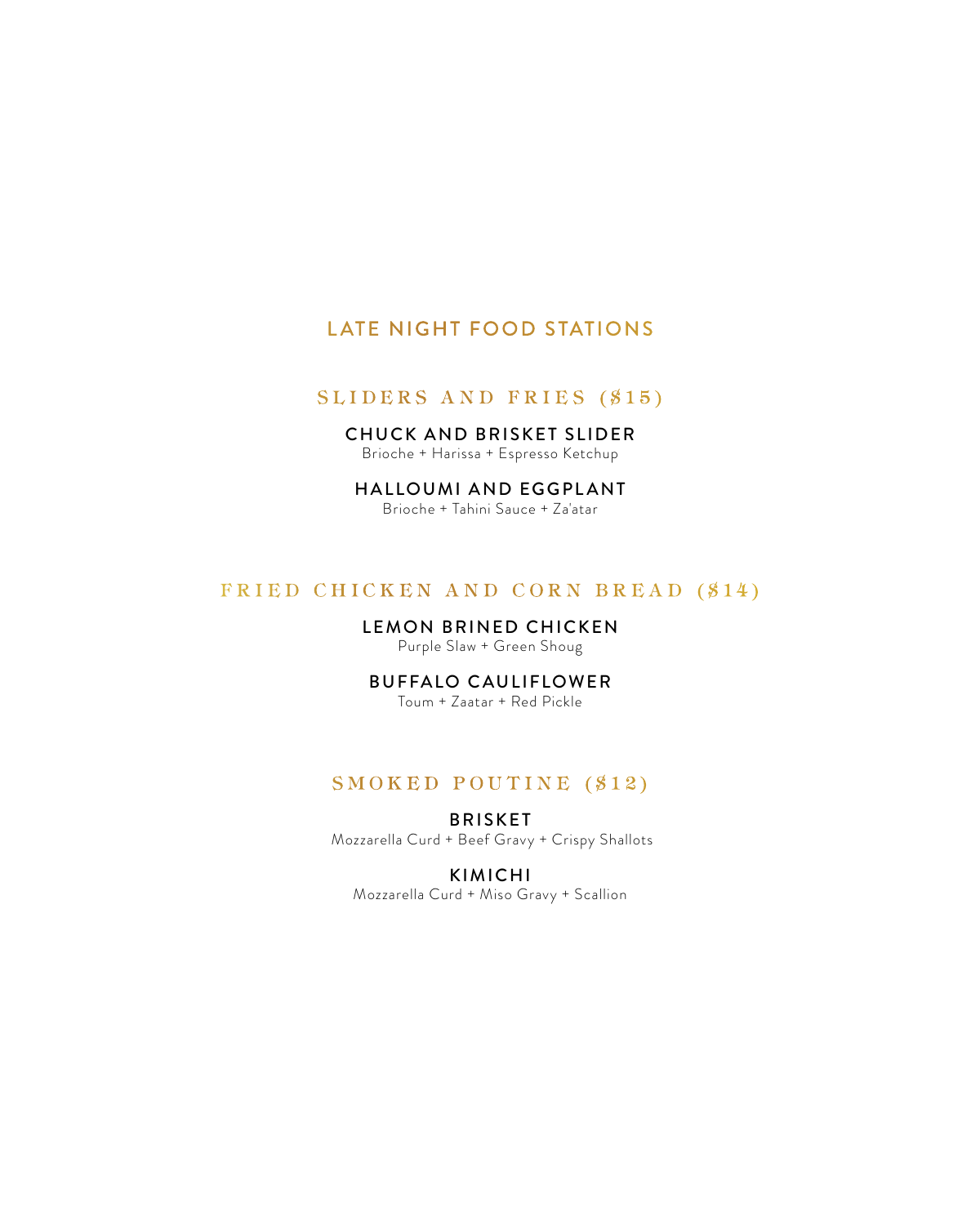# BREAKFAST

# CONTINENTAL (\$20 PER PERSON)

FRESHLY BAKED CROISSANTS AND DANISHES

# SMOKED TROUT WITH BRIOCHE & DILL CREAM CHEESE

# **MARKET FRUIT SALAD**

# WHIPPED BUTTER & ONTARIO FRUIT PRESERVE

ONTARIO WILD FLOWER HONEY + SEASONAL BERRIES + YOGURT

# HOUSE MADE GRANOLA

#### FRESHLY BREWED COFFEE AND SELECTION OF TEAS

# ADD ONS (\$8 EACH)

#### CRO QUE MONSIEUR Compté Cheese & Parma Ham

# SCRAMBLED ORGANIC EGGS

Seeded Sourdough + Avocado

HOUSE SMOKED THICK CUT BACON AND BREAKFAST SAUSAGE

BRIOCHE FRENCH TOAST

Maple Syrup + Clotted Cream

# EGGS BENNY

Peameal Bacon + Hollandaise

# STORYS POTATO HASH

Scallion + Oven Roasted Roma Tomatoes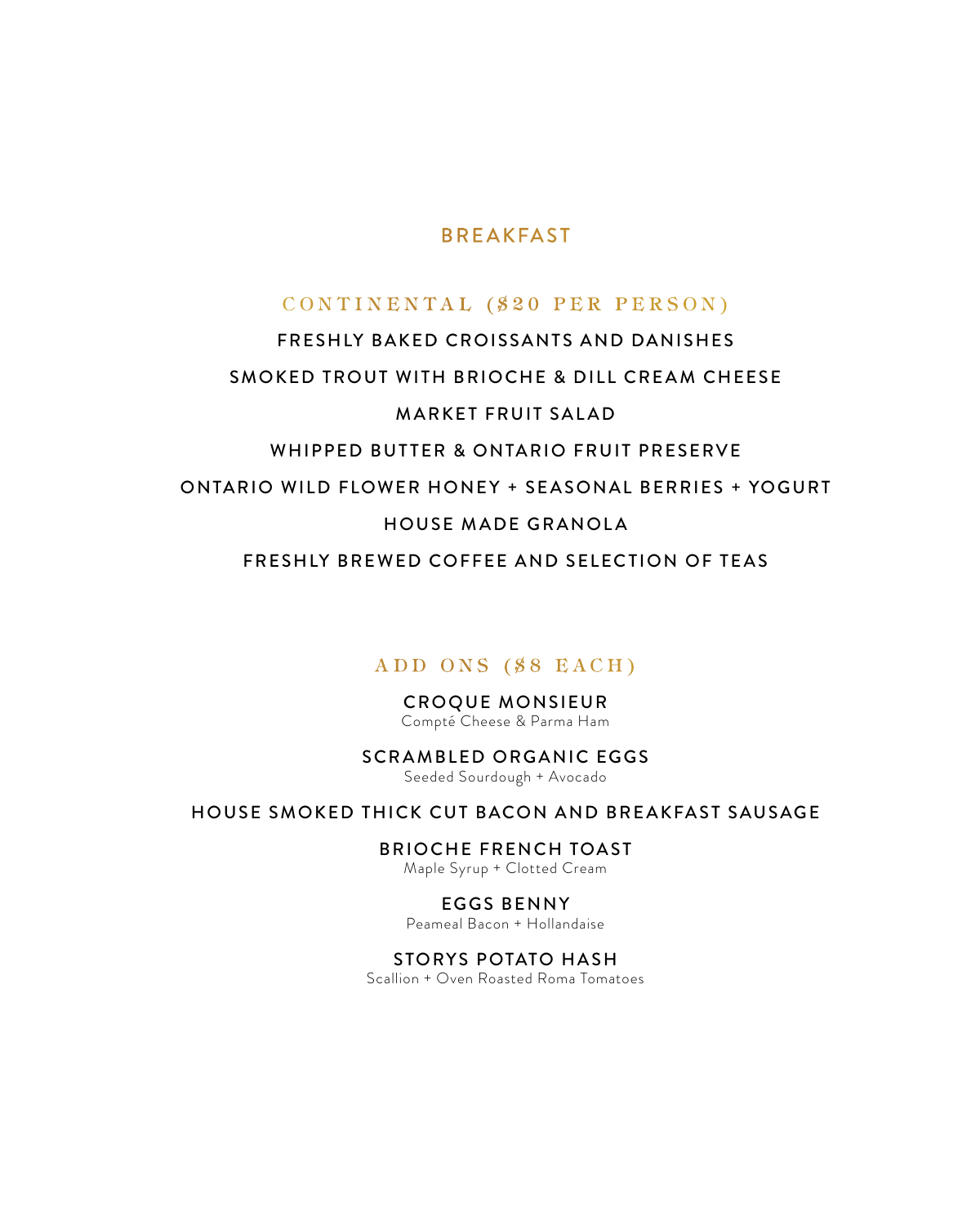(\$15 PER PERSON)

*C ost Per Station*

OMELET STATION (choice of two)

#### FINE HERBS Aged Canadian Cheddar + Mozzarella

BABY SPINACH Oyster Mushroom

SMOKED TROUT Cream Cheese

CHORIZO Roasted Bell Peppers + Greek Feta

FRENCH TOAST STATION (choice of two)

CARAMELIZED BANANA Peanut Butter

# STRAWBERRY

Whipped Cream

SEASONAL FRUIT Nutella

EGGS BENNY STATION (choice of two)

#### SPINACH

Bernaise

SMOKED SALMON Hollandaise

PEAMEAL BACON Hollandaise

> SMOKED HAM Hollandaise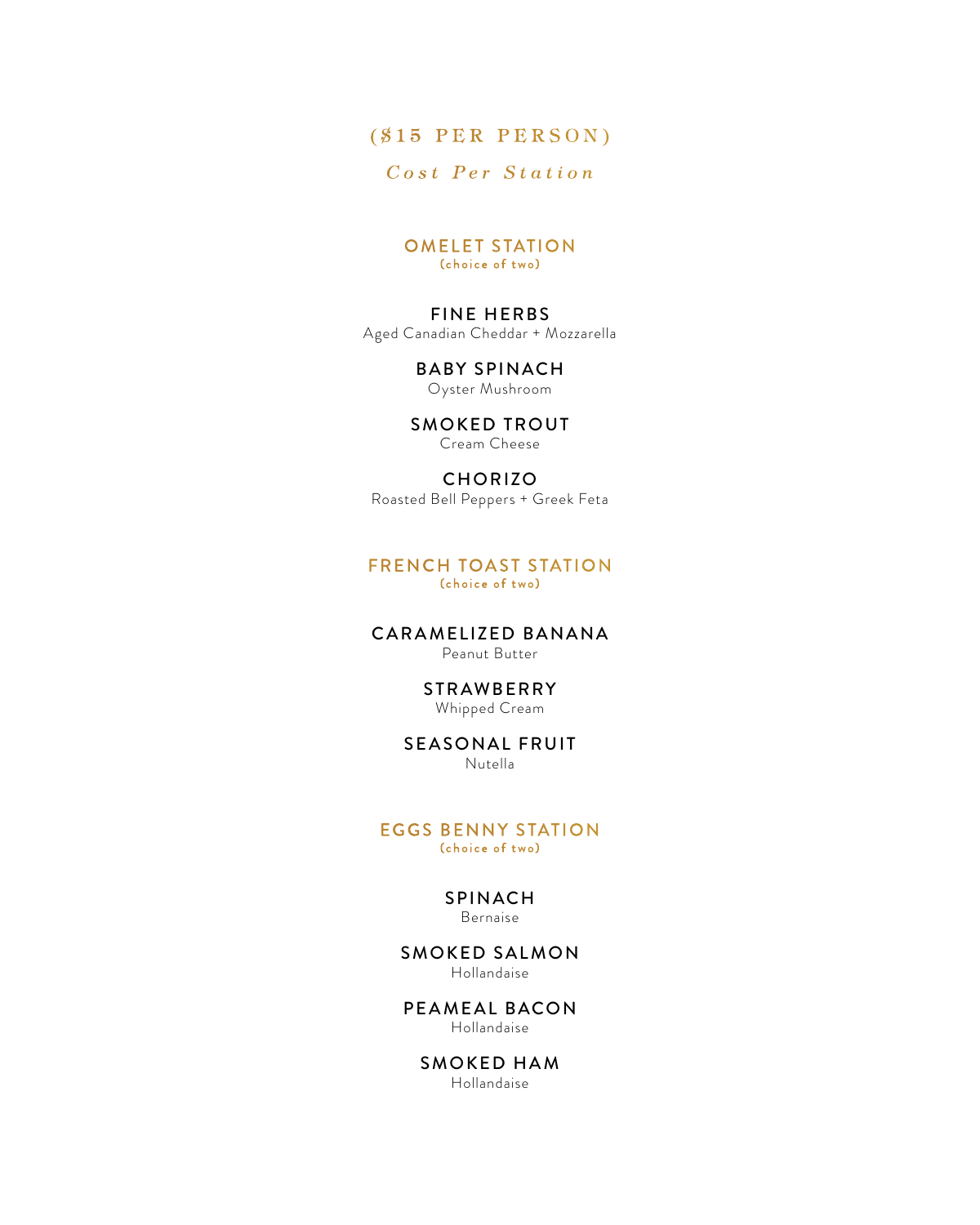PLATED BREAKFAST



# 1ST COURSE

FRESHLY BAKED CROISSANTS AND DANISHES

Whipped Butter & Preserves

# 2ND COURSE

BRIOCHE FRENCH TOAST Sweetened Clotted Cream + Maple Syrup + House Smoked Bacon

# 3RD COURSE

# FRESHLY BREWED COFFEE & SELECTION OF TEAS

$$
$25
$$

# 1ST COURSE

**MARKET FRUIT SALAD** Organic Yogurt + Wildflower Honey

# 2ND COURSE

2 ORGANIC POACHED EGGS House Smoked Maple Bacon + Hash Brown + Seeded Sourdough

# 3RD COURSE

FRESHLY BREWED COFFEE & SELECTION OF TEAS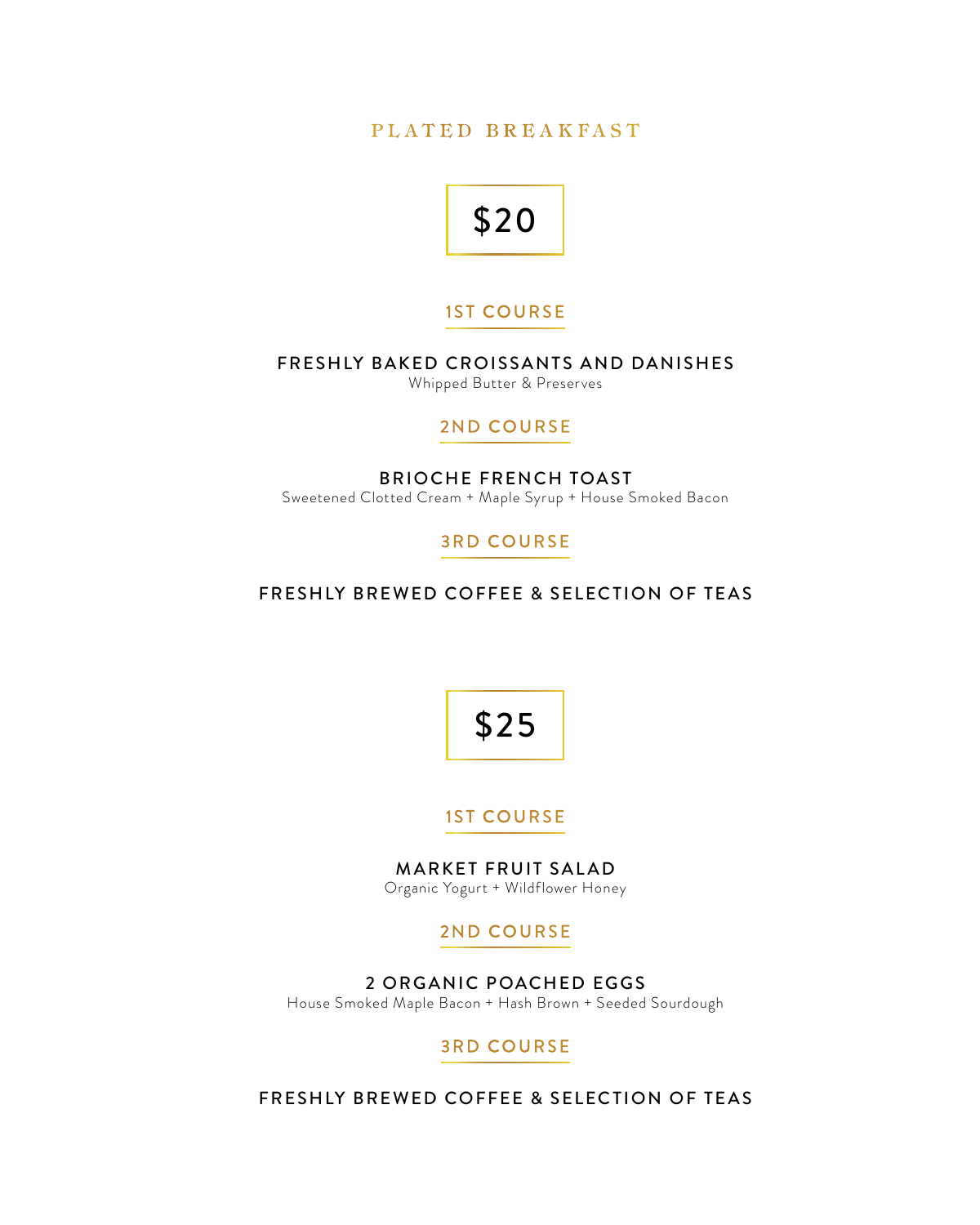# BREAKFAST CANAPÉS (\$3) *Minimum Of 20 Pieces*

#### MIXED FRUIT SKEWER

Rose Syrup

#### VOL VANT

Smoked Salmon + Dill Crème Fraîche

# BRIOCHE BREAD PUDDING

Nutella + Vanilla Pastry Cream

# QUAIL EGGS BENNY

Chive Bernaise + House Bacon

# BREAKFAST BEIGNET

Cinnamon + Lemon Curd

# PANCAKE SKEWER

Spoon Salad + Mascarpone

# STORYS BREAKFAST SANDWICH

Organic Egg + Avocado + House Bacon

#### MINI TARTLETTES

House Selection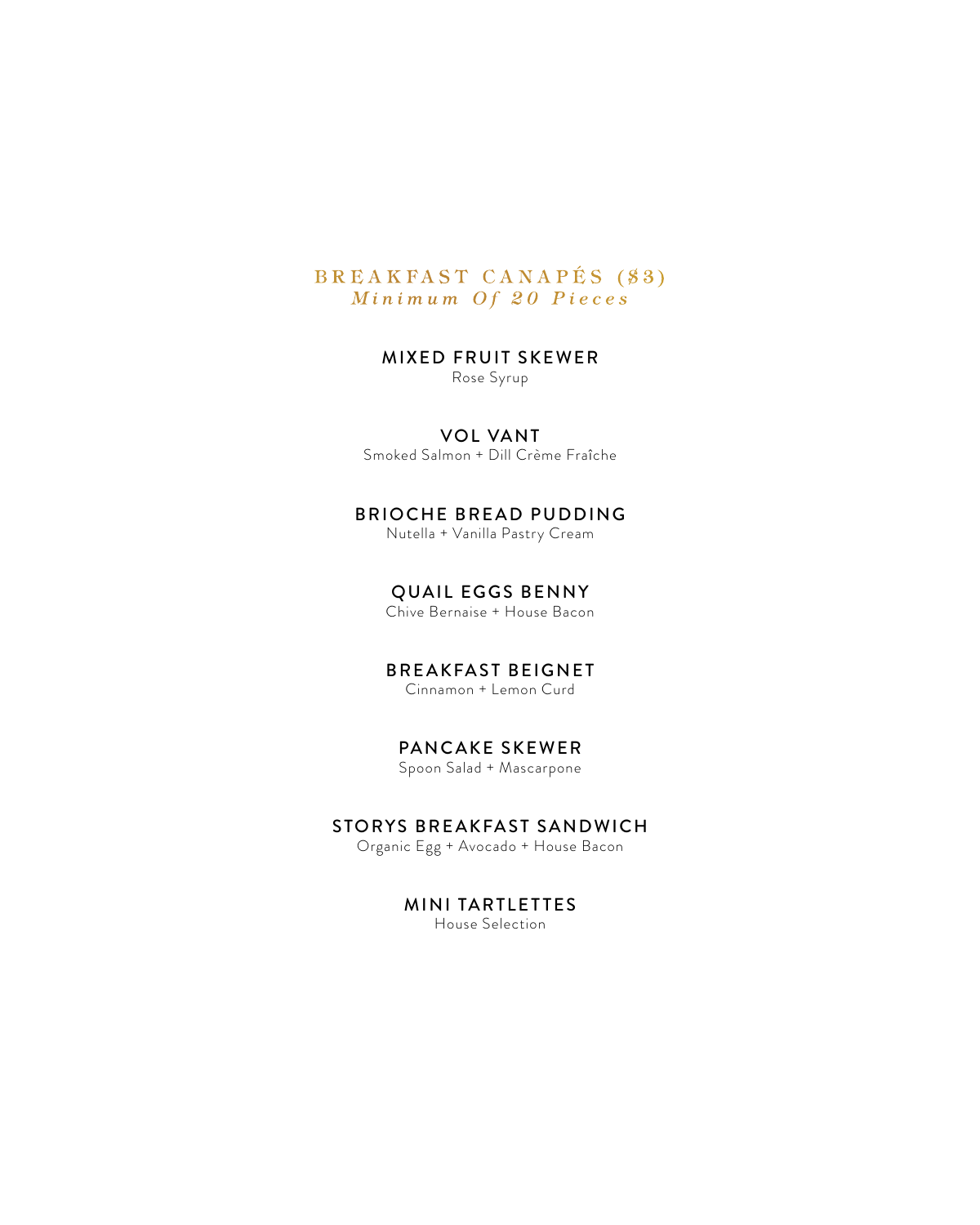# BREAKS

# SWEET BREAK PACKAGE (\$16)

# MACADAMIA NUT TARTLET

# **MACARONS**

# DECADENT COOKIES AND BROWNIES

# ROSEMARY & ORANGE SCONES

# FRESHLY BREWED COFFEE AND SELECTION OF TEAS

# SAVORY BREAK PACK AGE (\$16)

# ASSORTED MINI TEA SANDWICHES

# HOUSE MADE CRACKERS + FLATBREAD + ROASTED RED PEPPER DIP + NISCOISE OLIVE TAPENADE + OLIVES + SUN DRIED TOMATOES

#### HOUSE MADE ROSEMARY SCONES + LEMON BUTTER

# SEASONAL FRUIT PLATTER

#### FRESHLY BREWED COFFEE + SELECTION OF TEAS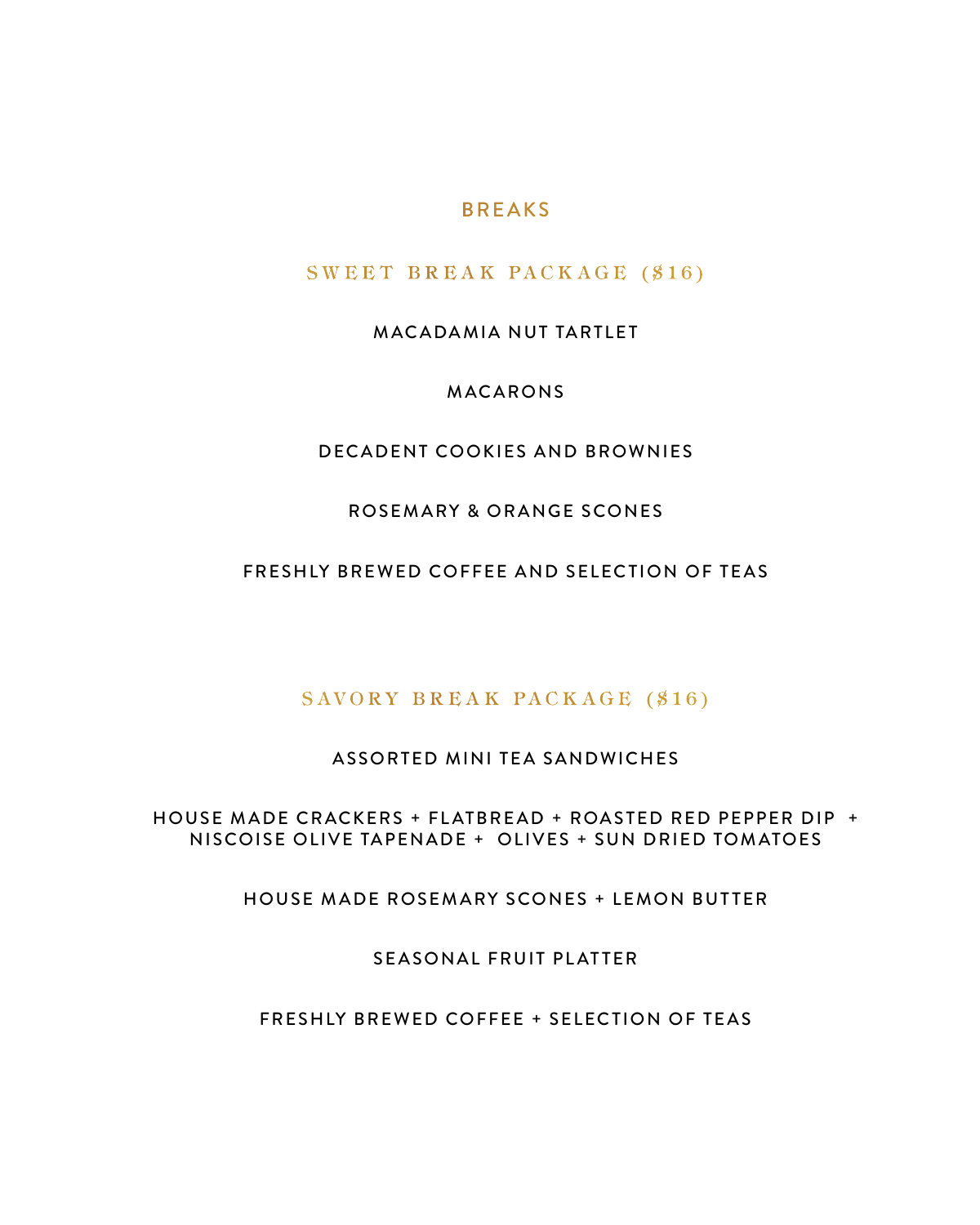# **LUNCH**

# CONTINENTAL LUNCH (\$25 PER PERSON)

#### STORYS MINESTRONE

Ricotta Manti Dumpling + Peas

#### INDIVIDUAL QUICHE LORRAINE

House Bacon + Vidallia Onion

# CHARCUTERIE BOARD

Cranberry Chutney + Country Pate + Cured Meat

#### CHILLED PASTA SALAD

Fusilli + Cucumber + Feta + Tomatoes + Pickled Onion

# MARINATED OLIVES & HOUSE PICKLES

# ADD ONS (\$8 EACH)

#### CAESAR SALAD

Brioche Crumb + Pancetta Crisp + Anchovy Cream

ISRAELI COUSCOUS Grilled Vegetables + Spiced Labneh + Mint

SMOKED TROUT CROISSANT

Apple + Cucumber + Crème Fraîche

# SLOW ROASTED BRISKET IN RYE

French Mustard + Boston Lettuce

# LOBSTER CLUB

Dill Aioli + House Bacon + Watercress

#### GENOA SALAMI IN FOCACCIA

Pickled Onion + Mozzarella + Arugula

# CARVING/BUFFET (\$18 PER PERSON)

#### WHOLE ROASTED ORGANIC HEN

Lemon Herb Stuffing + Sage Gravy

#### SEA SALT CRUSTED PRIME RIB

House Made Buns + Condiments

#### HOUSE MADE RICOTTA RAVIOLI

Parmigiano Reggiano + Sweet Pea + Butter Emulsion + Mint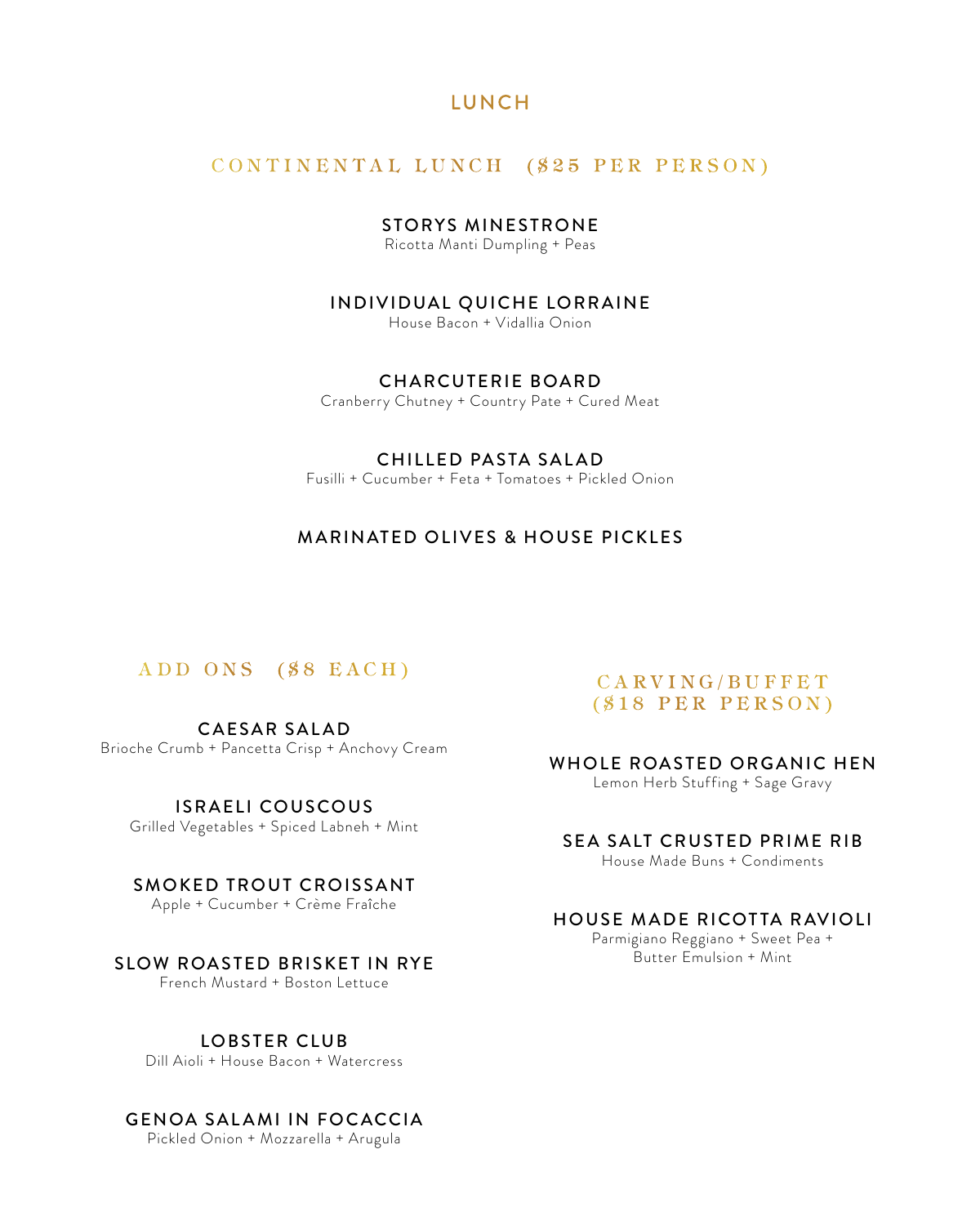# PLATED LUNCH

# \$40

#### 1ST COURSE Choice Of

#### BUTTERNUT SQUASH SOUP

Crème Fraîche + Curried Chick Peas + Cilantro Cress

#### MESCLUN GREEN SALAD

Heirloom Carrot + English Cucumber + Hazelnuts + Cider Vinaigrette

# 2ND COURSE Choice Of

#### PRIME RIB BURGER

Brioche Bun + Pommes Frites + Compté Cheese + Caramelized Onion

# RIGATONI BOLOGNESE

Guanciale + San Marzano Tomatoes + Beef Ragu

#### 3RD COURSE Choice Of

# LEMON MERINGUE

Crème Fraîche + Caramel + Lemon Curd

### DONUT TRIO

Lemon + Nutella + Espresso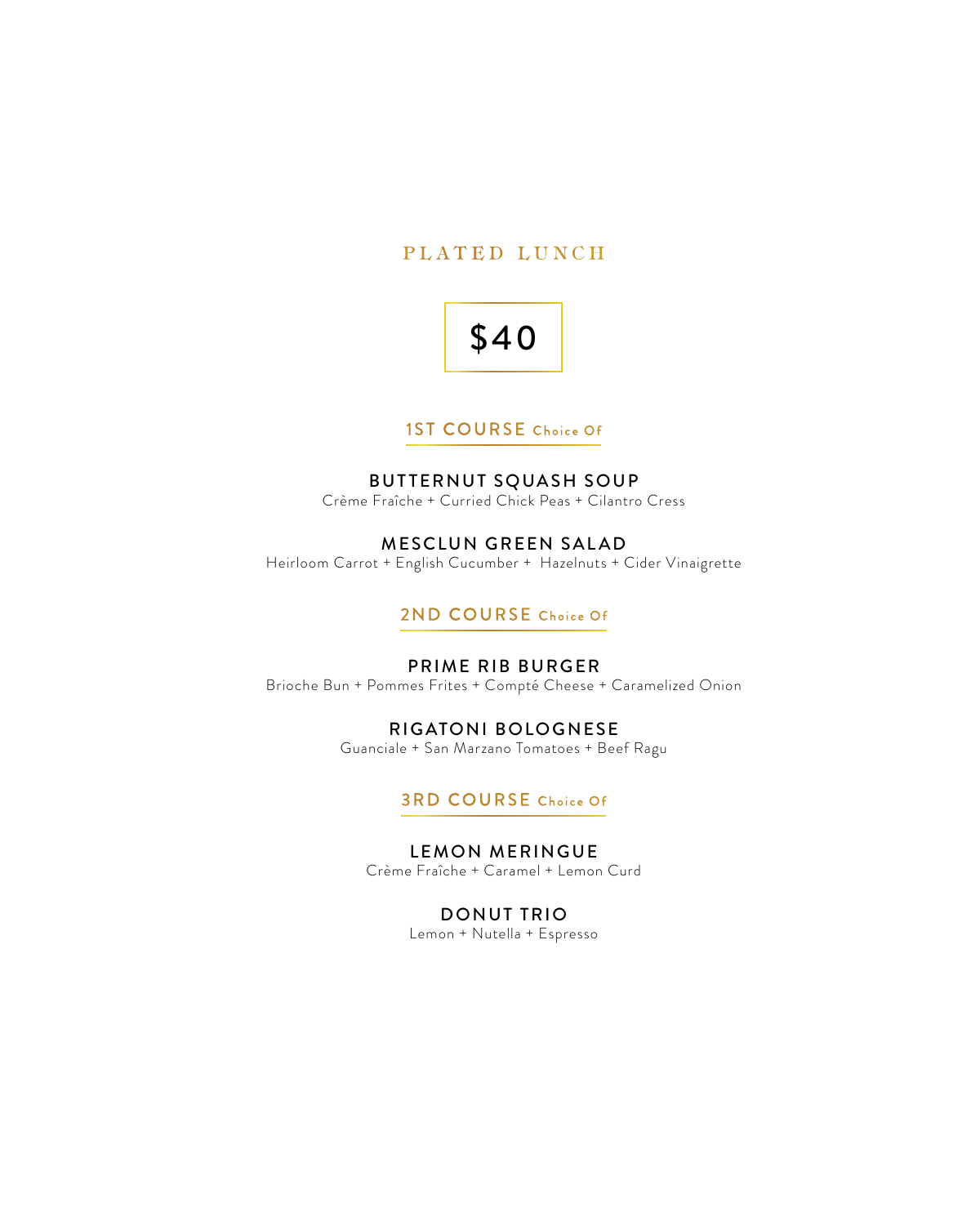# \$45

#### 1ST COURSE Choice Of

# ROASTED BEET SALAD

Upland Cress + Goat Cheese + Pine Nuts

### BIB LETTUCE AND WALNUT SALAD

Pickled Onion + Blue Cheese + Grainy Mustard Dressing

### 2ND COURSE Choice Of

# ORGANIC CHICKEN BREAST

Herbed Spaetzle + Brussel Sprouts + Shallot Jus

# SHRIMP AND PEA RISOTTO

Cherry Tomatoes + Fresh Basil + Lemon

# 3RD COURSE Choice Of

#### STICKY DATE PUDDING

Cider Ice Cream + Salted Caramel

# CHOCOLATE FONDANT WITH DULCE DE LECHE

Espresso Ice Cream + Pine nut Praline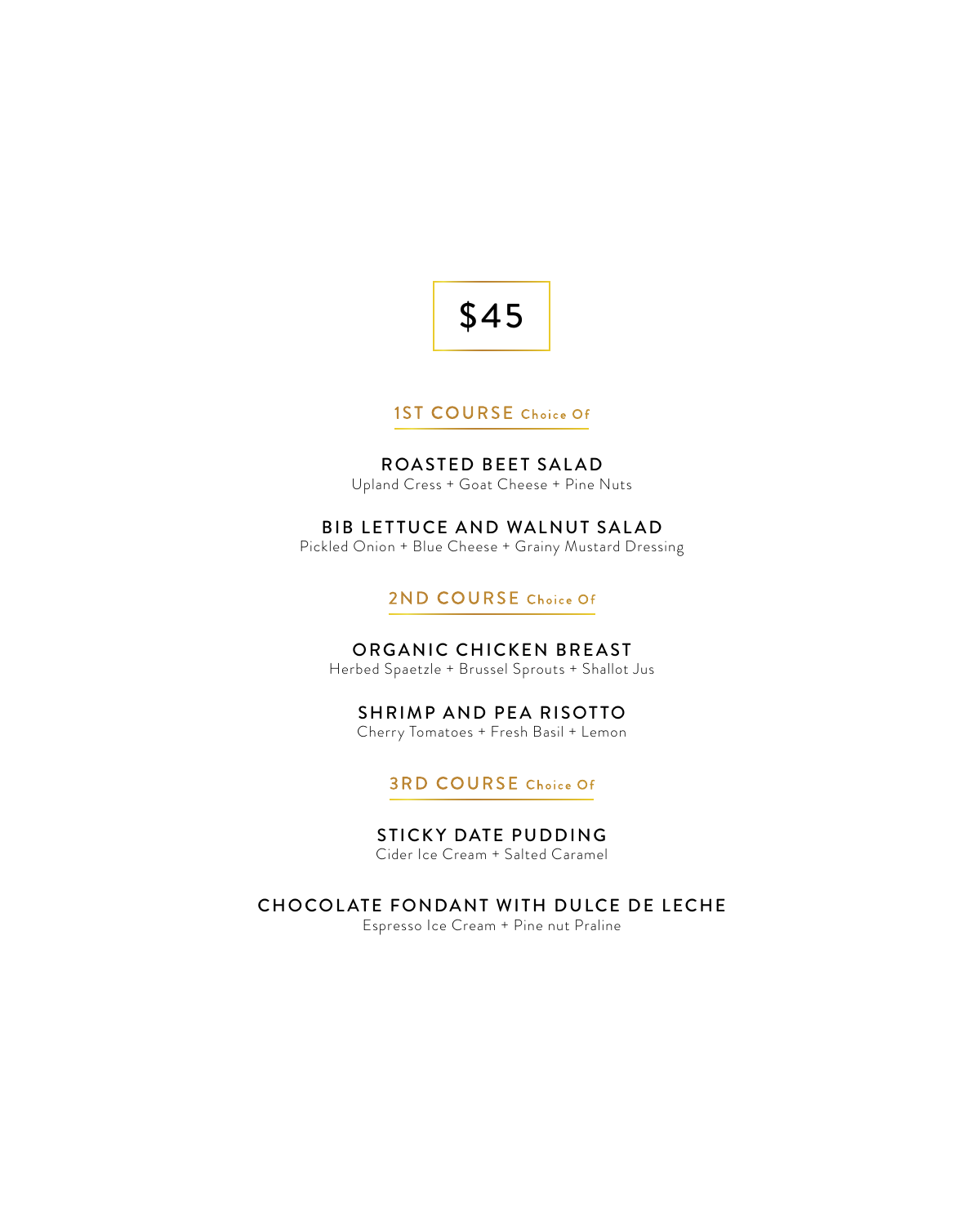\$48

#### 1ST COURSE Choice Of

#### ARUGULA FIG SALAD

Serrano Ham + Pedro Jimenez Reduction

#### BABY ROMAINE SALAD WITH PARMIGIANA

White Anchovies + Sourdough Crutons + Soft Boiled Egg

# 2ND COURSE

# **FLAT IRON STEAK**

Potato Galette + Café De Paris Butter + Charred Broccolini

#### PAN SEARED ORGANIC SALMON WITH FREGOLA

Peas + Cherry Tomatoes + Mint + Beurre Blanc

# 3RD COURSE

# COFFEE CHOCOLATE BRULÉ

Honey Comb Wafer + Chocolate Mousse

#### PINE APPLE UPSIDE DOWN CAKE

Bourbon Caramel + Crème Chantilly